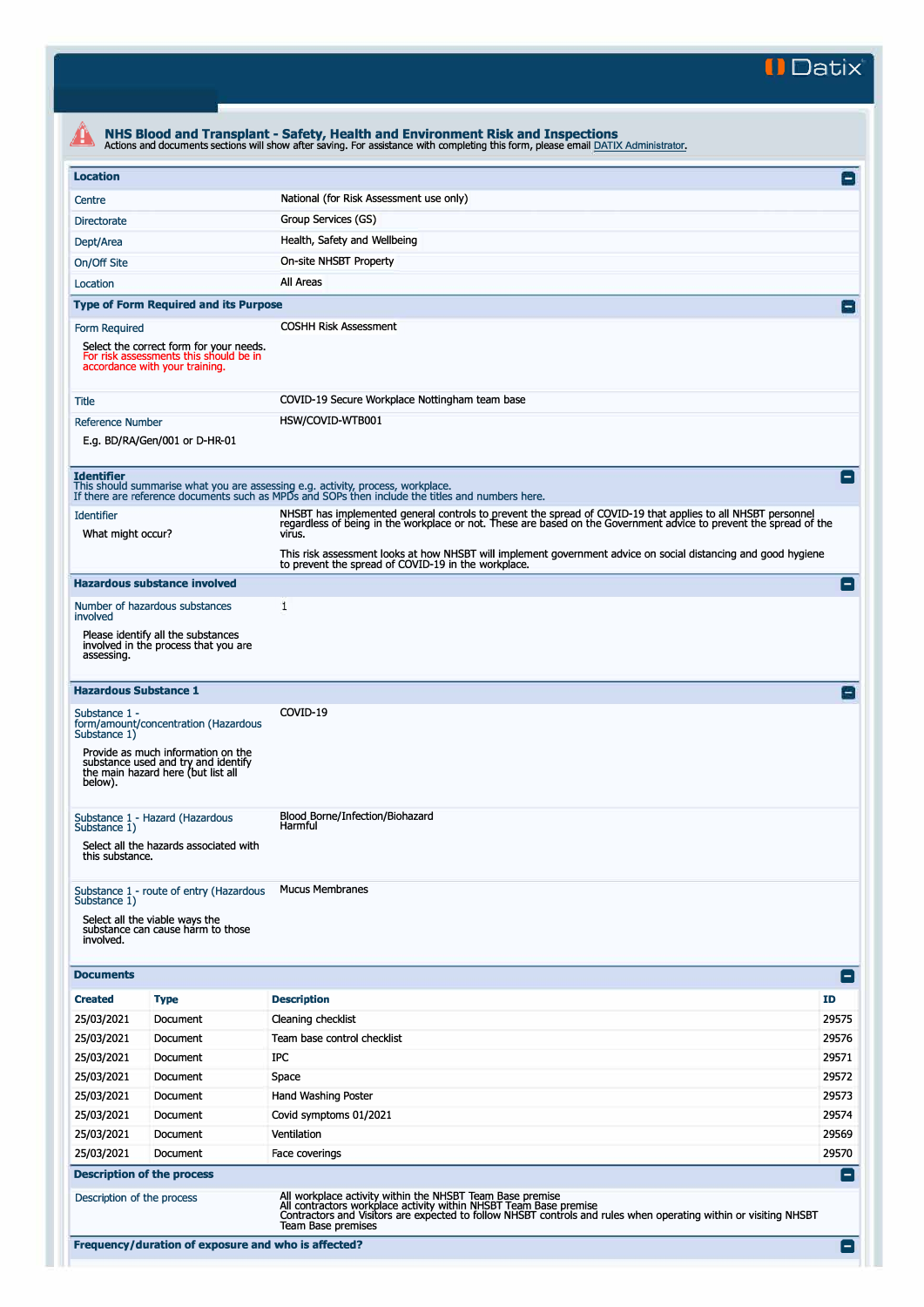Frequency/duration of exposure and who All employees, contractors and visitors can be affected.<br>
is affected? (Frequency/duration of Believed to be transmitted through;<br>
exposure and who is affected?) contact with respirat

Inherent Risk Grading<br>Inherent risk is an evaluation of the damage that could occur assuming there are no controls are in place or there is catastrophic failure of the controls. It is<br>completed for the activity / assessmen

|                       | Impact            |                |                              |           |              |
|-----------------------|-------------------|----------------|------------------------------|-----------|--------------|
| Likelihood            | <b>Negligible</b> | <b>Minor</b>   | Moderate                     | Major     | Catastrophic |
| <b>Almost Certain</b> | $\bigcirc$        | $\bullet$      | $\bullet$                    | $\bullet$ | $\bullet$    |
| Likely                | $\bigcirc$        | $\bullet$      | $\bullet$                    | $\bullet$ | $\bullet$    |
| <b>Possible</b>       | $\bullet$         | $\circ$        | $\bullet$                    | $\bullet$ | $\bullet$    |
| <b>Unlikely</b>       | $\bullet$         | $\overline{O}$ | $\overline{O}$               |           |              |
| Rare                  | $\bullet$         | $\bullet$      | $\bullet$                    | $\circ$   | $\bigcirc$   |
|                       |                   |                | <b>Risk level (initial):</b> |           |              |
|                       | Extreme           |                |                              |           |              |
|                       |                   |                | Rating (initial): 16         |           |              |

**Controls in place**<br>Best practice is to directly link the controls to the hazards they are reducing and to list them in order of preference according to the hierarchy of control i.e.<br>eliminate, substitute, engineering cont

| Controls in place                                                                                                           | Local controls outlined below                                                                                                                                                                                                                                                                                                                                                                                                                                                                                                                                                                                                                                                                                                                                                                                                                                                                                                                                                                                                                                                                                                                                                                                                                                                                              |
|-----------------------------------------------------------------------------------------------------------------------------|------------------------------------------------------------------------------------------------------------------------------------------------------------------------------------------------------------------------------------------------------------------------------------------------------------------------------------------------------------------------------------------------------------------------------------------------------------------------------------------------------------------------------------------------------------------------------------------------------------------------------------------------------------------------------------------------------------------------------------------------------------------------------------------------------------------------------------------------------------------------------------------------------------------------------------------------------------------------------------------------------------------------------------------------------------------------------------------------------------------------------------------------------------------------------------------------------------------------------------------------------------------------------------------------------------|
| E.G. "Gloves available to wear YES"<br>For COSHH assessments please<br>consider other controls e.g. Health<br>Surveillance. | Colleagues know not report for work if showing any symptoms of COVID-19 symptoms include high temperature<br>and/or new and continuous cough or a loss of, or change in, your normal sense of taste or smell (anosmia)<br>Colleagues aware of other symptoms.<br>Colleagues know to avoid contact with someone who is displaying symptoms of coronavirus (COVID-19).<br>Colleagues know to avoid use of public transport, when possible.<br>Colleagues Wash hands regularly as per government and NHSBT advice:<br>Upon entering and prior to leaving a workplace.<br>Before and after eating or smoking.<br>After coughing or sneezing.<br>Colleagues maintain social distancing of 2m from others, whenever possible.<br>Colleagues maintain social distancing of 2m from others, whenever possible.<br>Colleagues know how to implement good respiratory hygiene measures whe<br>nose removing and putting on face coverings<br>Colleagues take temperature on arrival and clean thermometer thoroughly after use.<br>Colleagues use disposable tissues when coughing or sneezing and dispose of immediately after use into the nearest<br>waste bin or clinical waste bin<br>Colleagues wear an appropriate FFP2 face mask as required<br>When on site, all Visitors / Contractors to sign in and out. |
|                                                                                                                             | SOCIAL DISTANCING<br>Daily communications to emphasise social distancing.<br>Social distancing signage in place to remind staff about "hands face space"<br>Office-based colleagues working from home, wherever possible<br>Occupancy limits in place for maintaining social distance in separate areas to include where applicable<br>Stores 2<br>Main Office - 4<br>Kitchen / staff area- 6<br>Computers arranged to allow space between workstations<br>Computers arranged to avoid face to face working<br>Alternative work areas available for colleagues to work either in isolation or maintain 2m social distancing.                                                                                                                                                                                                                                                                                                                                                                                                                                                                                                                                                                                                                                                                               |
|                                                                                                                             | <b>CLEANING</b><br>Cleaning equipment is available in work areas.<br>Gloves and apron worn when cleaning<br>Ensure all shared touch points, inclusive of all items on cleaning checklist, are cleaned as detailed.<br>Cleaning logs to be completed, signed, dated and records retained.                                                                                                                                                                                                                                                                                                                                                                                                                                                                                                                                                                                                                                                                                                                                                                                                                                                                                                                                                                                                                   |
|                                                                                                                             | <b>OTHER</b><br>Good housekeeping and hygiene to be maintained in the workplace<br>Ventilation within the shared office areas<br>Please add other controls below<br>There is no garage, vehicles are parked in car park, quite separate from each other, staff are aware of social<br>distancing and practice same.<br>No office staff at base.                                                                                                                                                                                                                                                                                                                                                                                                                                                                                                                                                                                                                                                                                                                                                                                                                                                                                                                                                            |
| <b>Emergency Preparedness</b>                                                                                               | $\blacksquare$                                                                                                                                                                                                                                                                                                                                                                                                                                                                                                                                                                                                                                                                                                                                                                                                                                                                                                                                                                                                                                                                                                                                                                                                                                                                                             |
| Storage and disposal / accidental release N/A                                                                               |                                                                                                                                                                                                                                                                                                                                                                                                                                                                                                                                                                                                                                                                                                                                                                                                                                                                                                                                                                                                                                                                                                                                                                                                                                                                                                            |

| and the hynthig reguliements |                                                                                                                                                                        |
|------------------------------|------------------------------------------------------------------------------------------------------------------------------------------------------------------------|
| <b>First Aid Measures</b>    | If individuals are displaying any symptoms of COVID -19 as listed above, inform the Line Manager, individual<br>concerned to go home and follow government guidelines. |

Final risk Grading<br>Residual risk is an evaluation of the damage that could occur after taking into account the effectiveness of current controls. It is completed for the activity /<br>assessment as a whole.

| <b>Residual Risk</b>                       |                       | Impact                          |              |                              |           |              |
|--------------------------------------------|-----------------------|---------------------------------|--------------|------------------------------|-----------|--------------|
| Red-Extreme<br>Orange-High                 | Likelihood            | <b>Negligible</b>               | <b>Minor</b> | Moderate                     | Major     | Catastrophic |
| Yellow-Moderate<br>Green-Low               | <b>Almost Certain</b> | $\bigcirc$                      | $\bullet$    | $\bullet$                    | $\bullet$ | $\bullet$    |
|                                            | Likely                | $\bigcirc$                      | $\bullet$    | $\bullet$                    | $\bullet$ | $\bullet$    |
|                                            | <b>Possible</b>       | $\bullet$                       | $\bigcirc$   | $\bullet$                    |           | $\bullet$    |
|                                            | <b>Unlikely</b>       | $\bullet$                       | $\bigcirc$   | $\bigcirc$                   | $\bullet$ | $\bullet$    |
|                                            | Rare                  | $\bullet$                       | $\bullet$    | $\bullet$                    | $\bullet$ | $\bigcirc$   |
|                                            |                       | Rating (current): 4<br>Moderate |              | <b>Risk level (current):</b> |           |              |
| Additional control measures to reduce risk |                       |                                 |              |                              |           |              |

When adding actions they should be targeting the highest risk areas to help reduce the residual risk from the activity.<br>Please note that you will have to save this record before the Actions section is enabled.

E

Ξ

Ξ